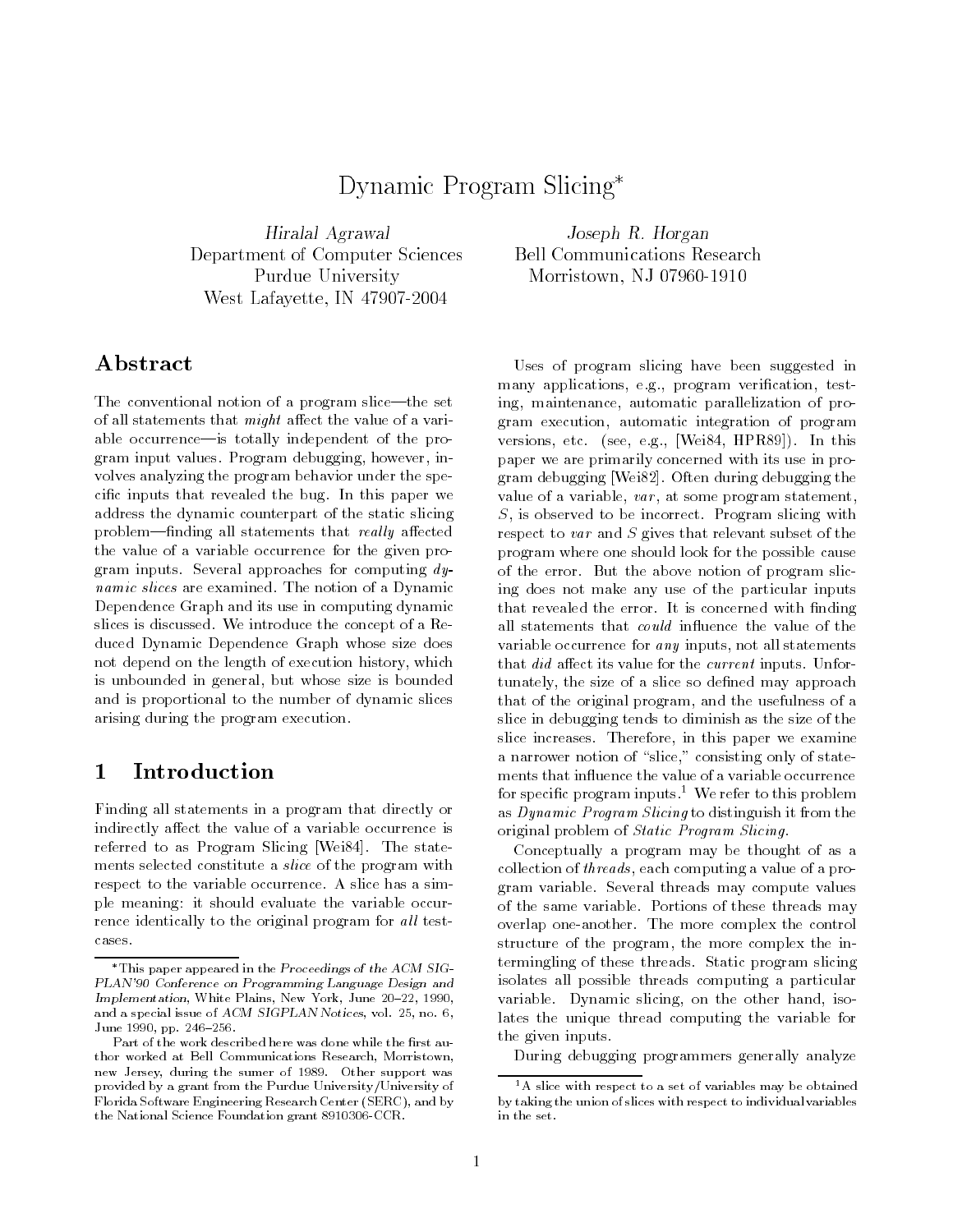the program behavior under the test-case that revealed the error, not under any generic test-case. Consider, for example, the following scenario: A friend while using a program discovers an error. He finds that the value of a variable printed by a statement in the program is incorrect. After spending some time trying to find the cause without luck, he comes to you for help. Probably the first thing you would request from him is the test-case that revealed the bug. If he only tells you the variable with the incorrect value and the statement where the erroneous value is observed, and doesn't disclose the particular inputs that triggered the error, your debugging task would clearly be much more difficult. This suggests that while debugging a program we probably try to find the *dynamic* slice of the program in our minds. The concrete test-case that exercises the bug helps us focus our attention to the "cross-section" of the program that contains the bug.2 This simple observation also highlights the value of automatically determining dynamic program slices. The distinction between static and dynamic slicing and the advantages of the latter over the former are further illustrated in Section 3.

In this paper we sketch several approaches to computing dynamic program slices. A more detailed discussion with precise algorithmic definitions of these approaches may be found in [AH89]. In Section 2 we briefly review the program representation called the Program Dependence Graph and the static slicing algorithm. Then we present two simple extensions to the static slicing algorithm to compute dynamic slices in Sections 3.1 and 3.2. But these algorithms may compute overlarge slices: they may include extra statements in the dynamic slice that shouldn't be there. In Section 3.3 we present a data-structure called the Dynamic Dependence Graph and an algorithm that uses it to compute accurate dynamic slices. Size of a Dynamic Dependence Graph depends on the length of the program execution, and thus, in general, it is unbounded. In Section 3.4, we introduce a mechanism to construct what we call a Reduced Dynamic Dependence Graph which requires limited space that is proportional to the number of distinct dynamic slices arising during the current program execution, not to the length of the execution. The four approaches to dynamic slicing presented here span a range of solutions with varying space-time-accuracy



Figure 1: Example Program 1

trade-offs.

# 2 Program Dependence Graph and Static Slicing

The program dependence graph of a program [FOW87, OO84, HRB88] has one node for each simple statement (assignment, read, write etc., as opposed to compound-statements like if-then-else, while-do etc.) and one node for each control predicate expression (the condition expression in if-then-else, whiledo etc.). It has two types of directed edges-datadependence edges and control-dependence edges.3 A data-dependence edge from vertex  $v_i$  to vertex  $v_j$  implies that the computation performed at vertex  $v_i$  directly depends on the value computed at vertex  $v_i$ .<sup>4</sup> Or more precisely, it means that the computation at vertex  $v_i$  uses a variable, var, that is defined at vertex  $v_i$ , and there is an execution path from  $v_i$  to  $v_i$  along which  $var$  is never redefined. A control-dependence edge from  $v_i$  to  $v_j$  means that node  $v_i$  may or may not be executed depending on the boolean outcome

<sup>2</sup>When we say the slice contains the bug, we do not necessarily mean that the bug is textually contained in the slice; the bug could correspond to the absence of something from the slice—a missing if statement, a statement outside the slice that should have been inside it, etc. We can discover that something is missing from the slice only after we have found the slice. In this sense, the bug still "lies in the slice."

<sup>-</sup>in other applications like vectorizing compilers program dependence graphs may include other types of edges besides data and control dependence, e.g., anti-dependence, outputdependence etc., but for the purposes of program slicing, the former two suffice.

 $4$ At other places in the literature, particularly that related to vectorizing compilers, e.g., [KKL<sup>+</sup> 81, FOW87], direction of edges in Data Dependence Graphs is reversed, but for the purposes of program slicing our definition is more suitable.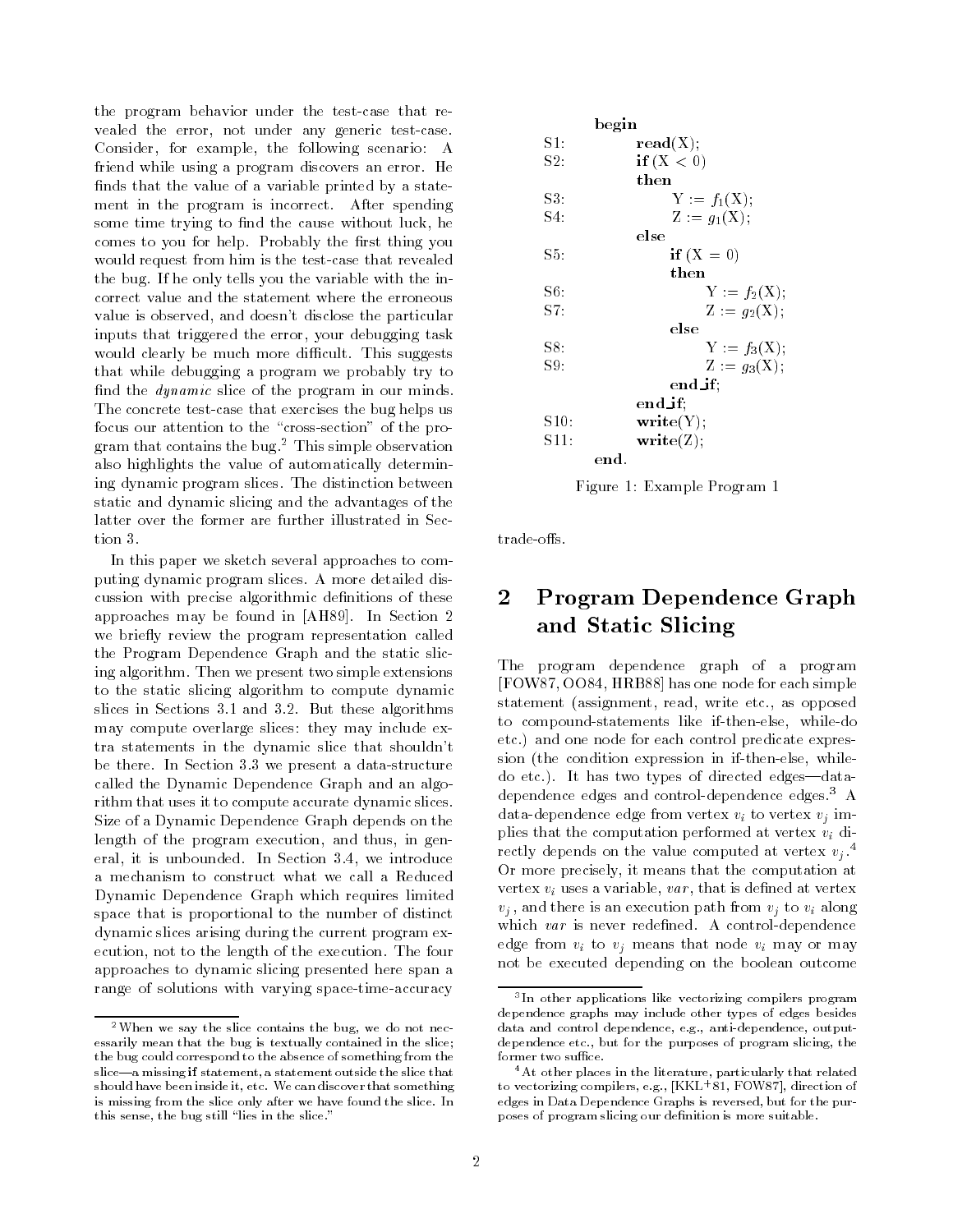

Figure 2: Program Dependence Graph of the Program in Figure 1. The solid edges denote data dependencies and the dashed edges denote control dependencies. Nodes in bold denote the Static Slice with respect to variable Y at statement 10 in the program.

of the predicate expression at node  $v_j$ .<sup>5</sup> Consider, for example, the program in Figure 1. Symbols  $f_i$  and  $g_i$  in the assignment statements are used to denote some unspecified side-effect-free functions with which we are not presently concerned. Figure 2 shows the Program Dependence Graph of this program. Solid edges denote data dependencies and dashed edges denote control dependencies. We do not distinguish between the two types of edges from now on; both are drawn as solid edges.

The static slice of a program with respect to a variable,  $var$ , at a node,  $n$ , consists of all nodes whose execution could possibly *affect* the value of var at n. The static slice can be easily constructed by finding all reaching definitions of var at node  $n$  [ASU86], and traversing the Program Dependence Graph beginning at these nodes. The nodes visited during the traversal constitute the desired slice [OO84, HRB88]. For example, to find the static slice of the program in Figure 1 with respect to variable Y at statement 10, we first find all reaching definitions of  $Y$  at node 10. These are nodes  $3, 6,$  and  $8$ . Then we find the set of all reachable nodes from these three nodes in the Program Dependence Graph of the program shown in Figure 2. This set,  $\{1, 2, 3, 5, 6, 8\}$ , gives us the desired slice. These nodes are shown in bold in the figure.

## 3 Dynamic Slicing

As we saw above the static slice for the program in Figure 1 with respect to variable Y at statement 10 contains all three assignment statements, namely, 3, 6 and 8, that assign a value to Y. We know that for any input value of X only one of these three state ments may be executed. Consider the test-case when X is  $-1$ . In this case only the assignment at statement 3 is executed. So the dynamic slice, with respect to variable Y at statement 10, will contain only statements 1, 2, and 3, as opposed to the static slice which contains statements 1, 2, 3, 5, 6, and 8. If the value of Y at statement 10 is observed to be wrong for the above test-case, we know that either there is an error in  $f_1$  at statement 3 or the if predicate at statement 2 is wrong. Clearly, the dynamic slice, f1,  $2, 3$ , would help localize the bug much more quickly than the static slice,  $\{1, 2, 3, 5, 6, 8\}.$ 

In the next few sections, we examine some approaches to computing dynamic slices. We denote the execution history of the program under the given test-case by the sequence  $\langle v_1, v_2, \ldots, v_n \rangle$  of vertices in the program dependence graph appended in the order in which they are visited during execution. We use superscripts 1, 2, etc. to distinguish between multiple occurrences of the same node in the execution history. For example, the program in Figure 3 nas the execution history  $\lt 1, 2, 3, 4, 5^{\circ}, 6^{\circ}, 7^{\circ}, 8^{\circ}, \ldots$ 52 , 62 , 72 , 82 , 53 , 9> when N is 2.

Given an execution history hist of a program <sup>P</sup> for a test-case  $test$ , and a variable  $var$ , the dynamic slice of P with respect to hist and var is the set of all statements in *hist* whose execution had some *effect* on the value of var as observed at the end of the execution. Note that unlike static slicing where a slice is defined

 $5$ This definition of control-dependence is for programs with structured control flow. For such programs, the controldependence subgraph essentially reflects the nesting structure of statements in the program. In programs with arbitrary control flow, a control-dependence edge from vertex  $v_i$  to vertex  $v_j$  implies that  $v_j$  is the nearest inverse dominator of  $v_i$  in the control flow graph of the program (see [FOW87] for details).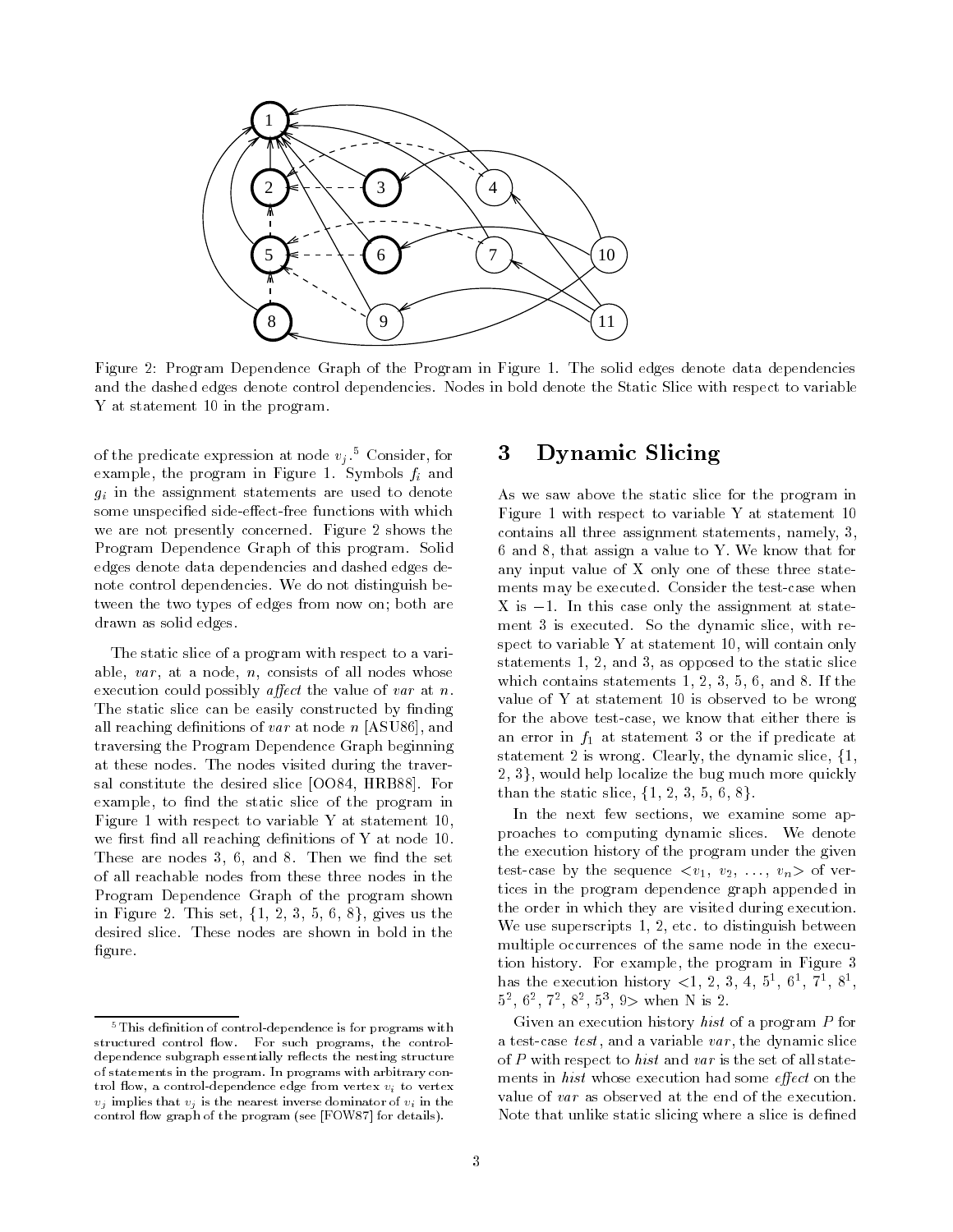|        | begin                 |  |
|--------|-----------------------|--|
| $S1$ : | $\mathbf{read}(N);$   |  |
| S2     | $Z := 0$ ;            |  |
| $S3$ . | $Y := 0$ ;            |  |
| S4.    | $I := 1$ ;            |  |
| $S5$ . | while $(I \leq N)$    |  |
|        | do                    |  |
| S6.    | $Z := f_1(Z, Y);$     |  |
| S7:    | $Y := f_2(Y);$        |  |
| S8.    | $I := I + 1;$         |  |
|        | end_while;            |  |
| S9.    | $\textbf{write}(Z)$ ; |  |
|        | end-                  |  |

Figure 3: Example Program 2

with respect to a given location in the program, we define dynamic slicing with respect to the end of execution history. If a dynamic slice with respect to some intermediate point in the execution is desired, then we simply need to consider the partial execution history up to that point.

#### 3.1 Dynamic Slicing: Approach 1

We saw above that the static slice with respect to variable Y at statement 10 for the program in Figure 1 contains all three assignment statements—3, 6, and 8; although for any given test-case, only one of these statements is executed. If we mark the nodes in the Program Dependence Graph that get executed for the current test-case, and traverse only the marked nodes in the graph, the slice obtained will contain only nodes executed for the current test-case. So our first simple approach to determining dynamic slices is informally stated as follows:

To obtain the dynamic slice with respect to a variable for a given execution history, first take the "projection" of the Program Dependence Graph with respect to the nodes that occur in the execution history, and then use the static slicing algorithm on the projected Dependence Graph to find the desired dynamic slice.

Figure 4 shows the application of this approach for the program in Figure 1 for test-case  $X = -1$ , which yields the execution history  $<1$ , 2, 3, 4, 10, 11>. All nodes in the graph are drawn dotted in the beginning. As statements are executed, corresponding nodes in the graph are made solid. Then the graph is traversed only for solid nodes, beginning at node 3, the last definition of Y in the execution history. All nodes reached during the traversal are made bold. The set of all bold nodes,  $\{1, 2, 3\}$  in this case, gives the desired slice.

Unfortunately, the above naive approach does not always yield precise dynamic slices: It may sometimes include extra statements in the slice that did not affect the value of the variable in question for the given execution history. To see why, consider the program in Figure 3 and the test-case  $N = 1$ , which yields the execution history  $\lt 1, 2, 3, 4, 5, 0, 7, 8, 5, 9$ ,  $\gt 1$  rigure 5 shows the the result of using the above approach to obtain the dynamic slice of this program with respect to the variable Z at the end of the execution. Looking at the execution history we find that statement 7 assigns a value to Y which is never used later, for none of the statements that appear after 7 in the execution history, namely, 8, 5, and 9, uses variable Y. So statement 7 should not be in the dynamic slice. It is included in the slice because statement 9 depends on statement 6 which has a data dependence edge to statement 7 in the Program Dependence Graph. In the next section we present a refinement to the above approach that avoids this problem.

#### 3.2 Dynamic Slicing: Approach 2

The problem with Approach 1 lies in the fact that a statement may have multiple reaching definitions of the same variable in the program flow-graph, and hence it may have multiple out-going data dependence edges for the same variable in the Program Dependence Graph. Selection of such a node in the dynamic slice, according to that approach, implies that all nodes to which it has out-going data-dependence edges also be selected if the nodes have been executed, even though the corresponding data-definitions may not have affected the current node. In the example above (Figure 3), statement 6 has multiple reaching definitions of the same variables: two definitions of variable Y from statements 3 and 7, and two of variable Z from statements 2 and 6 itself. So it has two outgoing data dependence edges for each of variables Y and Z: to statements 3 and 7, and 2 and 6 respectively (besides a control dependence edge to node 5). For the test-case  $N = 1$ , each of these four statements is executed, so inclusion of statement 6 in the slice leads to the inclusion of statements 3, 7, and 2 as well, even though two of the data dependencies of statement  $6\text{—on statement } 7$  for variable Y and on itself for variable  $Z$ —are never activated for this testcase.

In general, a statement may have multiple reaching definitions of a variable because there could be multiple execution paths leading up to that statement, and each of these paths may have different statements assigning a value to the same variable. For any single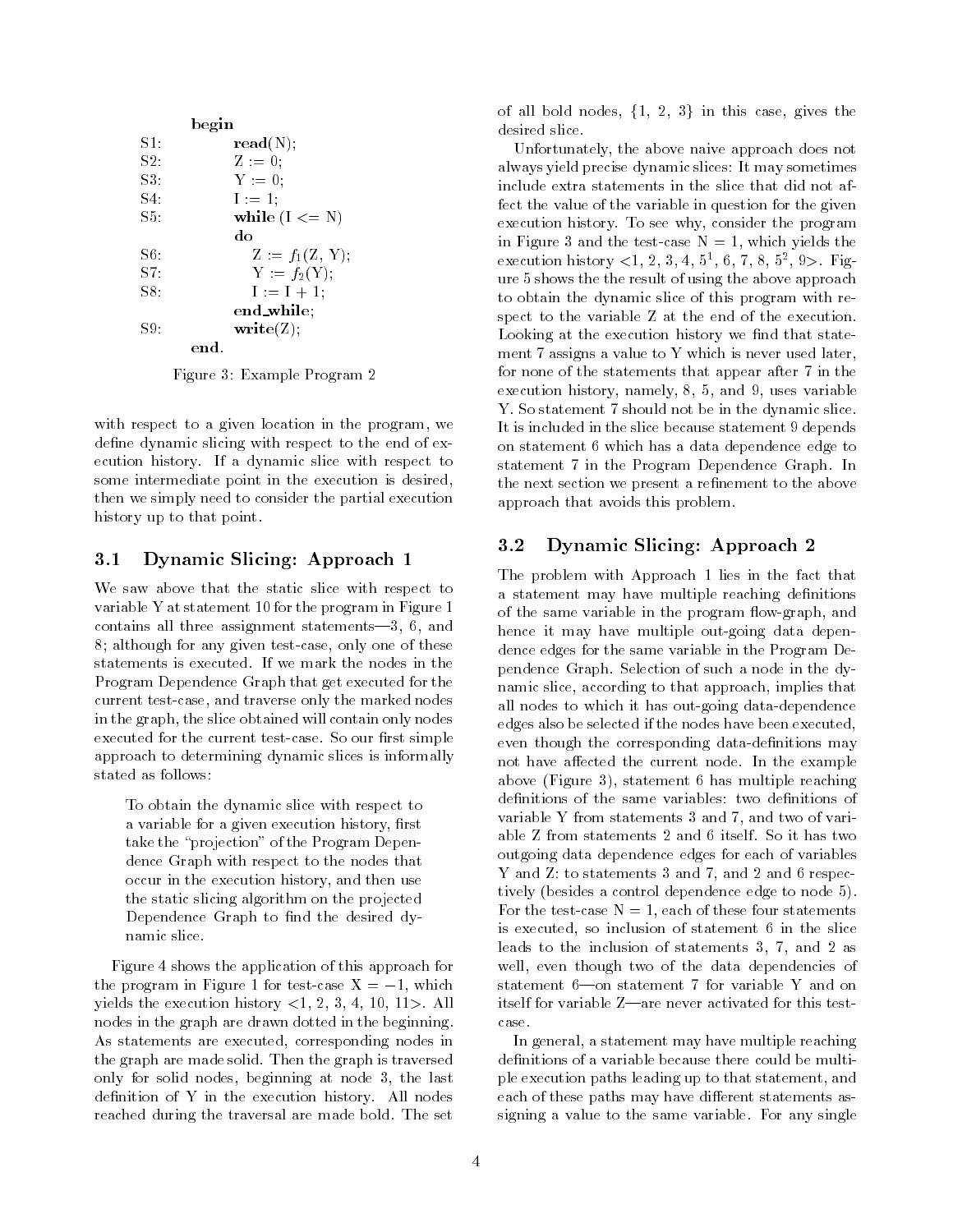

Figure 4: Dynamic Slice using Approach 1 for the program in Figure 1, test-case  $X = -1$ , with respect to variable Y at the end of the execution. All nodes are drawn as dotted in the beginning. A node is made solid if it is ever executed; and is made bold if it gets traversed while determining the slice.



Figure 5: Dynamic slice using Approach 1 for the program in Figure 3, test-case  $N = 1$ , for variable Z, at the end of execution. Node 7 should not belong to the slice!

path, there can be at most one reaching definition of any variable at any statement; and since, in dynamic slicing, we are interested in examining dependencies for the single execution path under the given inputs, inclusion of a statement in the dynamic slice should lead to inclusion of only those statements that actually defined values used by it under the current test-case. This suggests our Approach 2 to computing dynamic slices:

Mark the edges of the Program Dependence Graph as the corresponding dependencies arise during the program execution; then traverse the graph only along the marked edges to find the slice.

Consider again the program in Figure 3 and the test-case  $N = 1$ . Using Approach 2 on its execution history <1, 2, 3, 4, 5<sup>1</sup> , 6, 7, 8, 52 , 9> for variable Z yields the dynamic slice  $\{1, 2, 3, 4, 5, 6, 8\}.$ This is depicted in Figure 6. Imagine all edges to be drawn as dotted lines in the beginning. As statements are executed, edges corresponding to the new depen-

dencies that occur are changed to solid lines. Then the graph is traversed only along solid edges and the nodes reached are made bold. The set of all bold nodes at the end gives the desired slice. Note that statement 7 that was included by Approach 1 in the slice is not included under this approach.

If a program has no loops then the above approach would always find accurate dynamic slices of the program (see [AH89] for details). In the presence of loops, the slice may sometimes include more state ments than necessary. Consider the program in Figure 7 and the test-case where  $N = 2$  and the two values of X read are  $-4$  and 3. Then, for the first time through the loop statement 6, the then part of the if statement, is executed and the second time through the loop statement 7, the else part, is executed. Now suppose the execution has reached just past state ment 9 second time through the loop and the second value of Z printed is found to be wrong. The execution history thus far is  $\lt 1, 2, 3, 4, 3, 0, 0, 0, 3, 10, 10$  $3^-$ ,  $4^-$ ,  $3^-$ ,  $1$ ,  $8^-$ ,  $3^-$ ,  $2^-$ . If we used Approach  $2$  to find the slice for variable Z for this execution history, we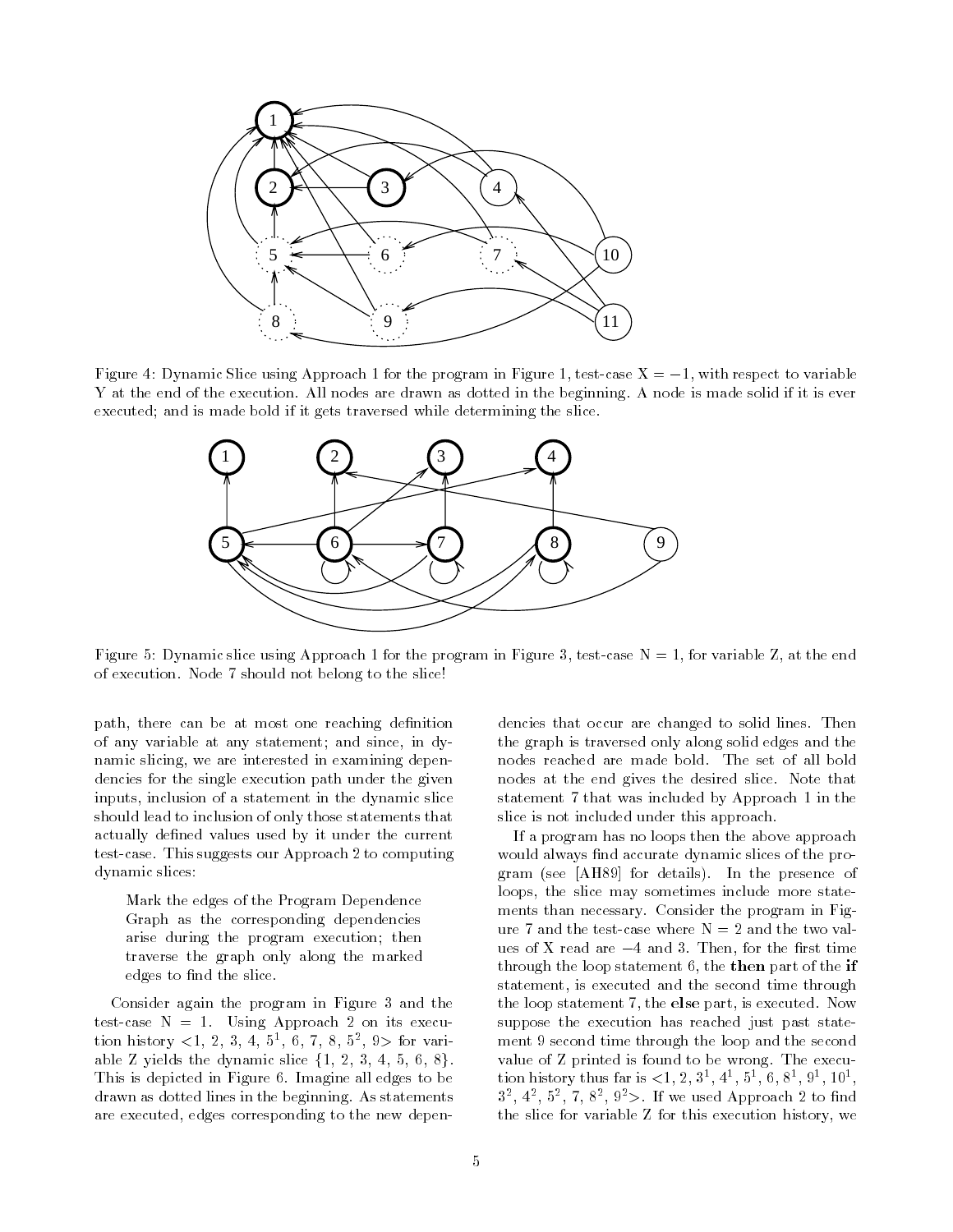

Figure 6: Dynamic Slice using Approach 2 for the program in Figure 3, test-case  $N = 1$ , for variable Z, at the end of execution. All edges are drawn as dotted at the beginning. An edge is made solid if the corresponding dependency is ever activated during execution. Only solid edges are traversed while slicing; nodes in the bold denote the slice obtained.

|         | begin |                     |
|---------|-------|---------------------|
| S1.     |       | $\mathbf{read}(N);$ |
| S2.     |       | $I := 1;$           |
| S3      |       | while $(I \leq N)$  |
|         |       | do                  |
| S4.     |       | $\mathbf{read}(X);$ |
| $S5$ .  |       | if $(X < 0)$        |
|         |       | then                |
| S6:     |       | $Y := f_1(X);$      |
|         |       | else                |
| S7.     |       | $Y = f_2(X)$ ;      |
|         |       | end_if:             |
| S8.     |       | $Z := f_3(Y);$      |
| S9      |       | WRITE(Z);           |
| $S10$ : |       | $I := I + 1.$       |
|         |       | end_while;          |
|         | end.  |                     |

Figure 7: Example Program 3

would have both statements 6 and 7 included in the slice, even though the value of Z in this case is only dependent on statement 7. Figure 8 shows a segment of the Program Dependence Graph (only statements  $4, 6, 7, 8,$  and 9) along with the effect of using Approach 2. The data dependence edge from 8 to 6 is marked during the first iteration, and that from 8 to 7 is marked during the second iteration. Since both these edges are marked, inclusion of statement 8 leads to inclusion of both statements 6 and 7, even though the value of Z observed at the end of second iteration is only affected by statement 7.

It may seem that the difficulty with the above approach will disappear if, before marking the datadependence edges for a new occurrence of a statement in the execution history, we first unmarked any outgoing dependence edges that are already marked for

this statement. This scheme will work for the above example, but unfortunately it may lead to wrong dynamic slices in other situations. Consider, for example, the program in Figure 9. Consider the case when the loop is iterated twice, first time through statements 7 and 11, and second time through state ment 8 but skipping statement 11. If we obtain the dynamic slice for A at the end of execution, we will have statement 8 in the slice instead of statement 7. This is because when statement 9 is reached second time through the loop, the dependence edge from 9 to 7 (for variable Y) is unmarked and that from 9 to 8 is marked. Then, while finding the slice for A at statement 13, we will include statement 11, which last defined the value of A. Since statement 11 used the value of Z defined at statement 9, 9 is also included in the slice. But inclusion of 9 leads to inclusion of 8 instead of 7, because the dependence edge to the latter was unmarked during the second iteration. Value of Z at statement 11, however, depends on value of Y defined by statement 7 during the first iteration, so 7 should be in the slice, not 8. Thus the scheme of unmarking previously marked edges with every new occurrence of a statement in the execution history does not work.

#### 3.3 Dynamic Slicing: Approach 3

Approach 2 discussed above sometimes leads to overlarge dynamic slices because a statement may have multiple occurrences in an execution history, and different occurrences of the statement may have different reaching definitions of the same variable used by the statement. The Program Dependence Graph does not distinguish between these different occurrences, so inclusion of a statement in the dynamic slice by virtue of one occurrence may lead to the inclusion of statements on which a different occurrence of that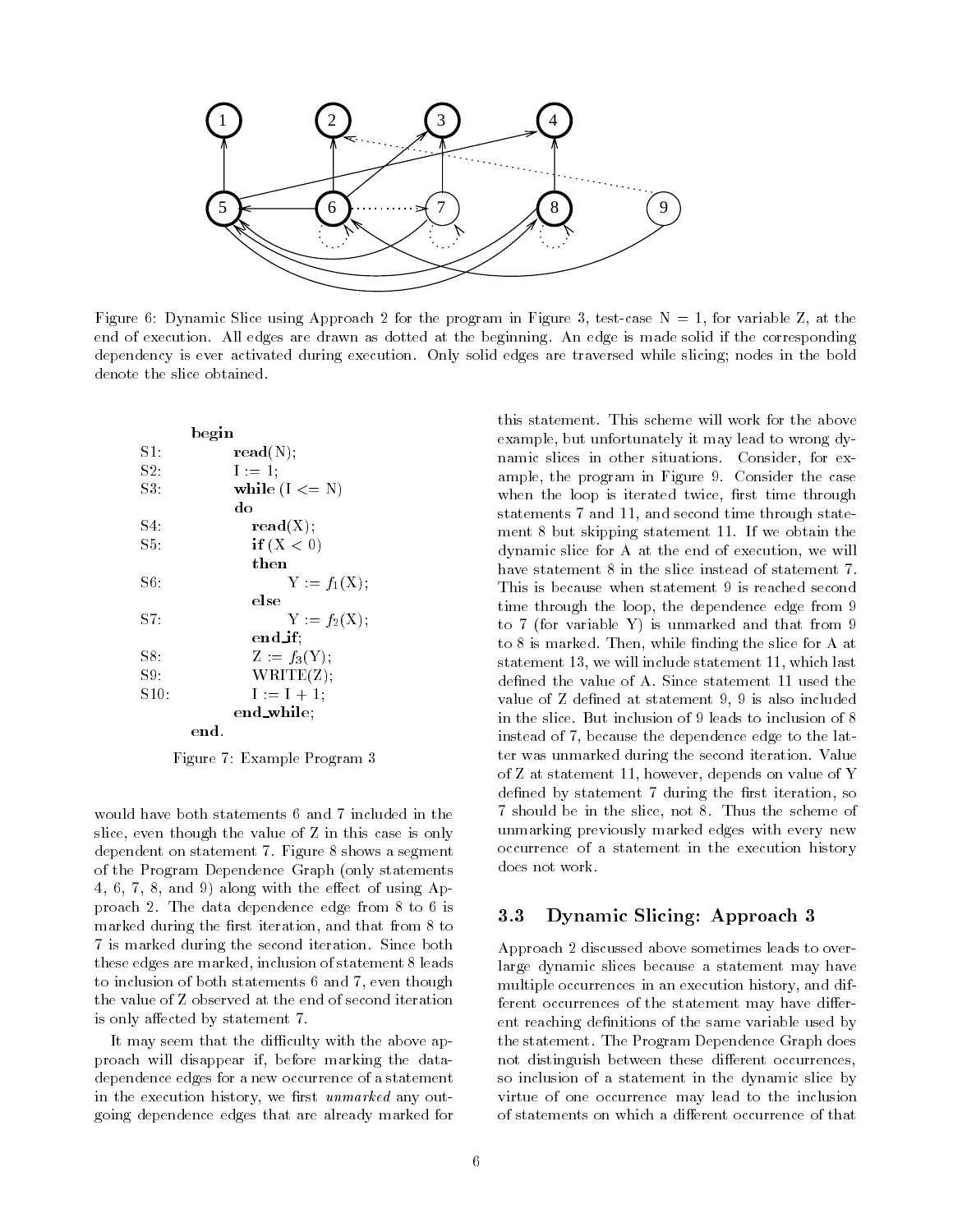

Figure 8: A subset of the dynamic slice obtained using Approach 2 for the program in Figure 7, test-case ( $N = 2$ ,  $X = -4, 3$ , for Variable Z. Node 6 should not be in the slice!

|                 | begin                  |
|-----------------|------------------------|
| $\mathrm{S}1$ : | $\mathbf{read}(N);$    |
| S2.             | $A := 0$ ;             |
| S3              | $1 := 1$ ;             |
| $S4$ .          | while $(I \leq N)$     |
|                 | do                     |
| S5.             | $\mathbf{read}(X);$    |
| S6:             | if $(X < 0)$           |
|                 | then                   |
| $^{\rm S7}$ .   | $Y := f_1(X);$         |
|                 | else                   |
| S8:             | $Y := f_2(X),$         |
|                 | $end$ if:              |
| S9.             | $Z := f_3(Y);$         |
| S <sub>10</sub> | if $(Z > 0)$           |
|                 | then                   |
| S11:            | $A := f_4(A, Z);$      |
|                 | else                   |
|                 | $end$ if:              |
| S12.            | $I := I + 1;$          |
|                 | $\mathbf{end\_while};$ |
| $S13$ :         | $\textbf{write}(A);$   |
|                 | end.                   |

Figure 9: Example Program 4

statement is dependent. In other words, different occurrences of the same statement may have different dependencies, and it is possible that one occurrence contributes to the slice and another does not. Inclusion of one occurrence in the slice should lead to inclusion of only those statements on which this occurrence is dependent, not those on which some other occurrences are dependent. This suggests our third approach to dynamic slicing:

Create a separate node for each occurrence of a statement in the execution history, with outgoing dependence edges to only those statements (their specific occurrences) on which this statement occurrence is dependent.

Every node in the new dependence graph will have at most one out-going edge for each variable used at the statement. We call this graph the Dynamic Depen- $\emph{dence Graph. A program will have different dynamic}$ dependence graphs for different execution histories. Miller and Choi also define a similar dynamic dependence graph in [MC88]; however, their approach differs from ours in the way the graph gets constructed (see Section 4).

Consider, for example, the program in Figure 7, and the test-case  $(N = 3, X = -4, 3, -2)$ , which yields the execution history  $\lt 1, 2, 3, 4, 3, 0, 0, 8, 0$  $9^-$ ,  $10^-$ ,  $3^-$ ,  $4^-$ ,  $9^-$ ,  $1^-$ ,  $8^-$ ,  $9^-$ ,  $10^-$ ,  $3^-$ ,  $4^-$ ,  $9^-$ ,  $9^-$ ,  $8^-$ ,  $9^-$ 93 , 103 , 34>. Figure 10 shows the Dynamic Dependence Graph for this execution history. The middle three rows of nodes in the figure correspond to the three iterations of the loop. Notice the occurrences of node 8 in these rows. During the first and third iterations, node 8 depends on node 6 which corresponds to the dependence of statement 8 for the value of Y assigned by node 6, whereas during the second iteration, it depends on node 7 which corresponds to the dependence of statement 8 for the value of Y assigned by node 7.

Once we have constructed the Dynamic Dependence Graph for the given execution history, we can easily obtain the dynamic slice for a variable, var, by first finding the node corresponding to the last definition of var in the execution history, and then finding all nodes in the graph reachable from that node. Figure 10 shows the effect of using this approach on the Dynamic Dependence Graph of the program in Figure 7 for the test-case  $(N = 3, X = -4, 3, -2)$ , for variable Z at the end of the execution. Nodes in bold belong to the slice. Note that statement 6 belongs to the slice whereas statement 7 does not. Approach 2, on the other hand, would have included statement 7 as well.

### 3.4 Dynamic Slicing: Approach 4

The size of a Dynamic Dependence Graph (total number of nodes and edges) is, in general, unbounded.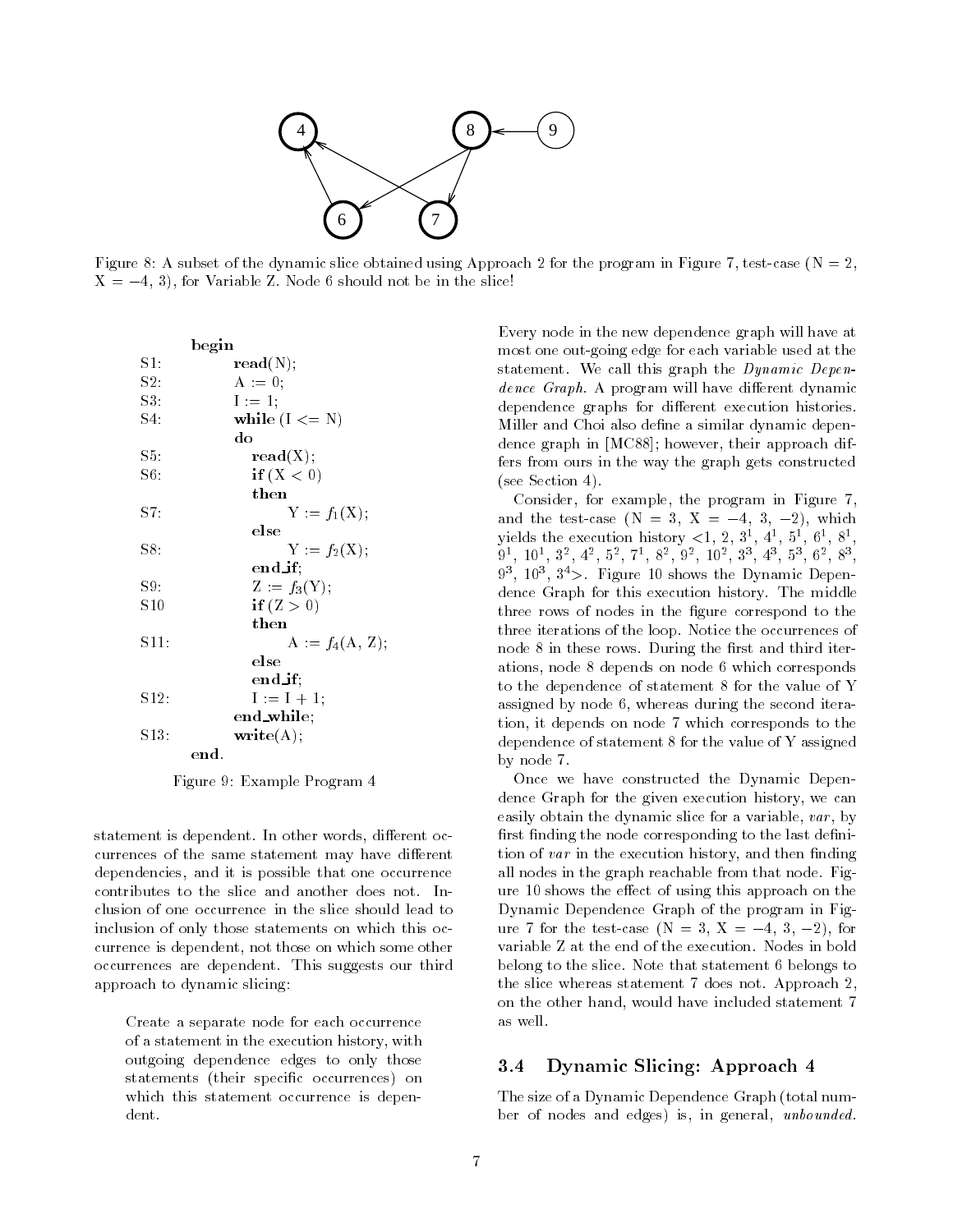

Figure 10: Dynamic Dependence Graph for the Program in Figure 7 for the test-case  $(N = 3, X = -4, 3, -2)$ . Nodes in bold give the Dynamic Slice for this test-case with respect to variable Z at the end of execution.

This is because the number of nodes in the graph is equal to the number of statements in the execution history, which, in general, may depend on values of run-time inputs. For example, for the program in Figure 3 the number of statements in its execution history, and hence the size of its Dynamic Dependence Graph, depends on the value read by variable N at statement 1. On the other hand, we know that every program can have only a finite number of possible dynamic slices  $-$  each slice being a subset of the (finite) program. This suggests that we ought to be able to restrict the number of nodes in a Dynamic Dependence Graph so its size is not a function of the length of the corresponding execution history. Our fourth approach exploits the above observation:

Instead of creating a new node for every occurrence of a statement in the execution history, create a new node only if another node with the same transitive dependencies does not already exist.

We call this new graph the Reduced Dynamic Dependence Graph. To build it without having to save the entire execution history we need to maintain two tables called DefnNode and PredNode. DefnNode maps a variable name to the node in the graph that last assigned a value to that variable. PredNode maps a control predicate statement to the node that corresponds to the last occurrence of this predicate in the execution history thus far. Also, we associate a set, ReachableStmts, with each node in the graph. This set consists of all statements one or more of whose occurrences can be reached from the given node. Every time a statement,  $S_i$ , gets executed, we determine the set of nodes, D, that last assigned values to the variables used by  $S_i$ , and the last occurrence, C, of the control predicate node of the statement. If a node,  $n$ , associated with  $S_i$  already exists whose immediate descendents are the same as  $D\cup C$ , we associate the new occurrence of  $S_i$  with n. Otherwise we create a new node with outgoing edges to all nodes in  $D\cup C$ . The *DefnNode* table entry for the variable assigned at  $S_i$ , if any, is also updated to point to this node. Similarly, if the current statement is a control predicate, the corresponding entry in PredNode is updated to point to this node.

If there were no circular dependencies in the dependence graph then the above scheme of looking for a node with the same set of immediate descendents would work fine. But in presence of circular dependencies (i.e., in presence of loops in the program dependence graph), the graph reduction described above won't occur: for every iteration of a loop involving circular dependencies we will have to create new node occurrences. We can avoid this problem, if whenever we need to create a new node, say for state ment  $S_i$ , we first determine if any of its immediate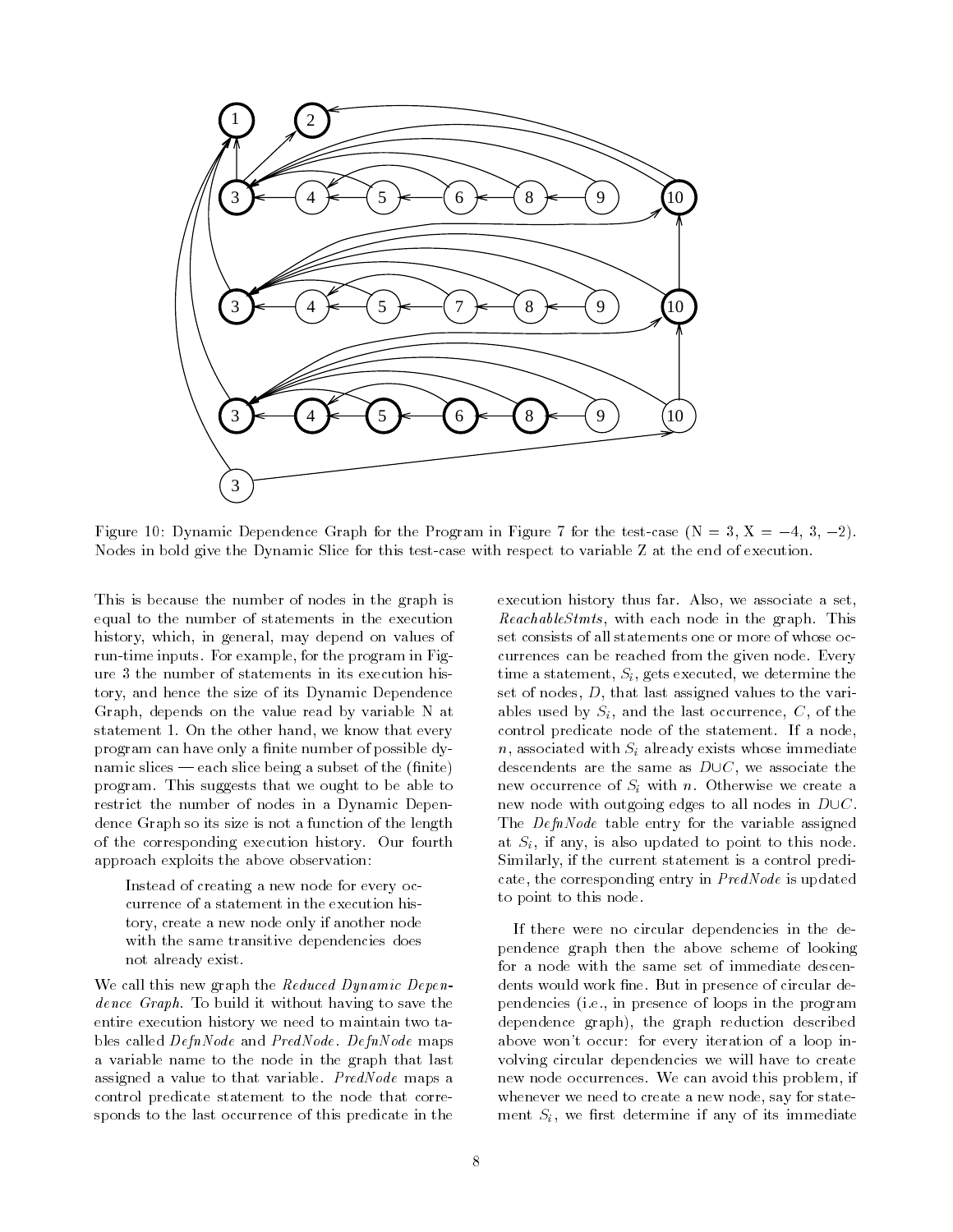descendents, say node v, already has a dependency on a previous occurrence of  $S_i$  and if the other immediate descendents of the new occurrence of  $S_i$  are also reachable from v. This is easily done by checking if the ReachableStmts set to be associated with the new occurrence is a subset of the ReachableStmts set associated with v. If so, we can merge the new occurrence of  $S_i$  with v. After this merge, during subsequent iterations of the loop the search for a node for  $S_i$  with same immediate descendents will always succeed.

Consider again the program in Figure 7, and testcase  $(N = 3, X = -4, 3, -2)$ , which yields the execution history  $\lt 1, 2, 3, 4, 3, 0, 0, 3, 3, 10, 3,$  $4^-$ ,  $3^-$ ,  $1^-$ ,  $3^-$ ,  $3^-$ ,  $10^-$ ,  $3^-$ ,  $4^-$ ,  $3^-$ ,  $0^-$ ,  $3^-$ ,  $3^-$ ,  $10^-$ ,  $3^-$ Figure 11 shows the Reduced Dynamic Dependence Graph for this execution history. Every node in the graph is annotated with the set of all reachable state ments from that node. Note that there is only one occurrence of node 10 in this graph, as opposed to three occurrences in the Dynamic Dependence Graph for the same program and the same test-case. Also note that the second occurrence of node 3 is merged with its immediate descendent node 10 because the *ReachableStmts* set,  $\{1, 2, 3, 10\}$ , of the former was a subset of that of the latter. The third occurrence of node 3 in the execution history has node 1 and node 10 as immediate descendents. Since these immediate dependencies are also contained in the merged node (10,3), the third occurrence of node 3 is also associated with this node.

Once we have the Reduced Dynamic Dependence Graph for the given execution history, to obtain the dynamic slice for any variable  $var$  we first find the entry for var in the DefnNode table. The ReachableStmts set associated with that entry gives the desired dynamic slice. So we don't even have to traverse the Reduced Dynamic Dependence Graph to find the slice. For example, the dynamic slice for variable Z in case of the Reduced Dynamic Dependence Graph in Figure 7 is given by the *ReachableStmts* set,  $\{1, 2, 3, \}$  $4, 5, 6, 8, 10$ , associated with node 8 in the last row, as that was the last node to define value of Z.

#### $\overline{4}$ Related Work

The concept of program slicing was first proposed by Weiser [Wei84, Wei82]. His solution for computing static program slices was based on iteratively solving data-flow equations representing inter-statement influences. Ottenstein and Ottenstein later presented a much neater solution for static slicing in terms of graph reachability in the Program Dependence Graph [OO84], but they only considered the intra-procedural case. Horwitz, Reps, and Binkley have proposed extending the Program Dependence Graph representation to what they call System Dependence Graph to find inter-procedural static slices under the same graph-reachability framework [HRB88]. Dependence Graph representation of programs was first proposed by Kuck et al. [KKL+ 81]; several variations of this concept have since been used in optimizing and parallelizing compilers [FOW87] besides their use in program slicing.

Korel and Laski extended Weiser's static slicing algorithms based on data-flow equations for the dynamic case [KL88]. Their definition of a dynamic slice may yield unnecessarily large dynamic slices. They require that if any one occurrence of a statement in the execution history is included in the slice then all other occurrences of that statement be automatically included in the slice, even when the value of the variable in question at the given location is unaffected by other occurrences. The dynamic slice so obtained is executable and produces the same value(s) of the variable in question at the given location as the original program. For our purposes, the usefulness of a dynamic slice lies not in the fact that one can execute it, but in the fact that it isolates only those state ments that affected a particular value observed at a particular location. For example, in the program of Figure 7 each loop iteration computes a value of Z, and each such computation is totally independent of computation performed during any other iteration. If the value of variable Z at the end of a particular iteration is found be incorrect and we desire the dynamic slice for Z at the end of that iteration, we would like only those statements to be included in the slice that affected the value of Z observed at the end of that iteration, not during all previous iterations, as the previous iterations have no effect on the current iteration. It is interesting to note that our Approach 2 (which may yield an overlarge dynamic slice) would obtain the same dynamic slice as obtained under their definition. So our algorithm for dynamic slicing based on the graph-reachability framework may be used to obtain dynamic slices under their definition, instead of using the more expensive algorithm based on iterative solutions of the data-flow equations.

Miller and Choi also use a dynamic dependence graph, similar to the one discussed in Section 3.3, to perform flow-back analysis [Bal69] in their Parallel Program Debugger PPD [MC88]. Our approach, however, differs from theirs in the way the graph is constructed. Under their approach, separate datadependence graphs of individual basic blocks are constructed. The dynamic dependence graph is build by combining, in order, the data-dependence graphs of all basic blocks reached during execution and in-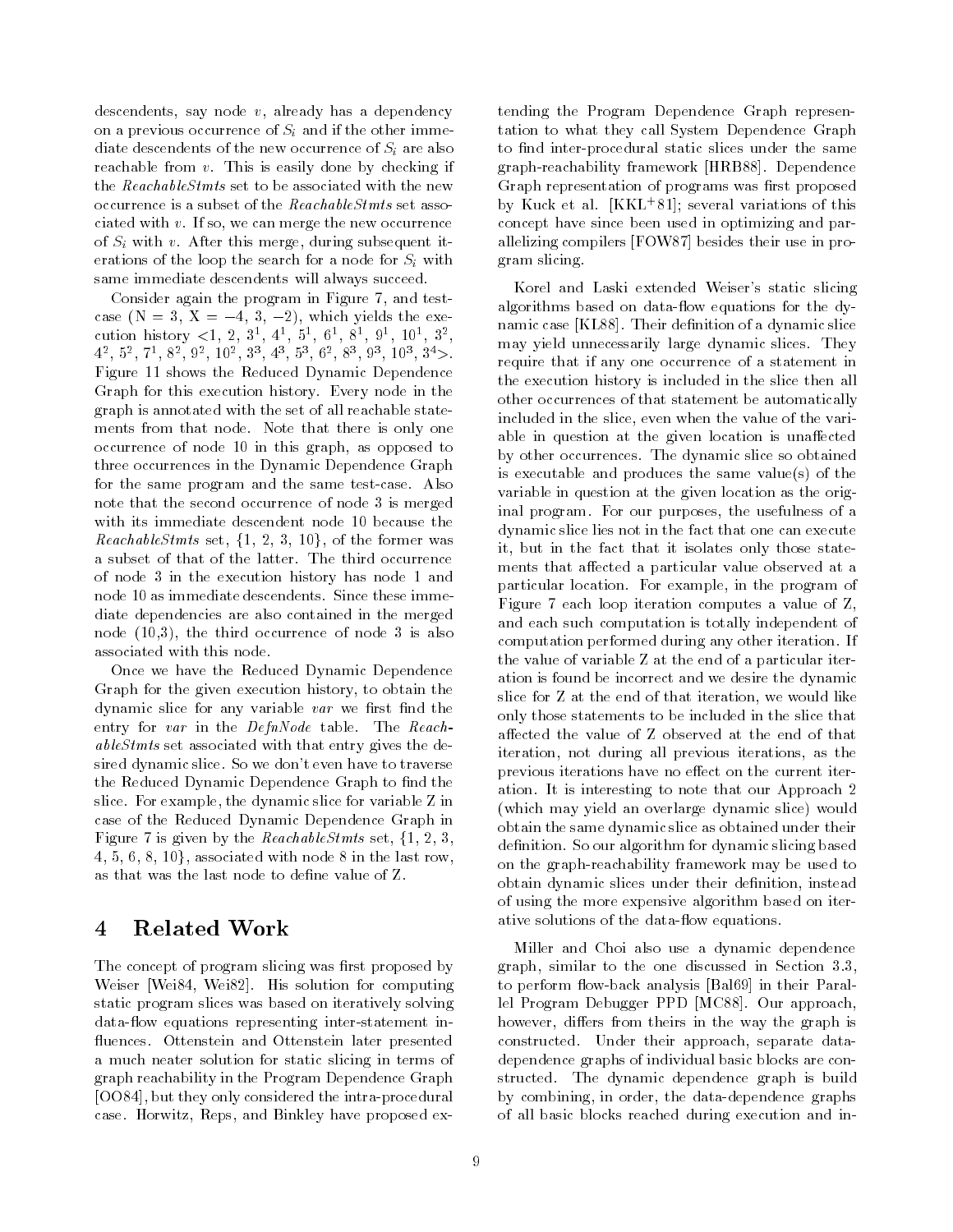

Figure 11: The Reduced Dynamic Dependence Graph for the Program in Figure 7 for the test-case  $(N = 3,$  $X = -4, 3, -2$ , obtained using Approach 4. Each node is annotated with ReachableStmts, the set of all statements reachable from that node.

serting appropriate control dependence edges among them. They use a notion of incremental tracing where portions of the program state are checkpointed at the start and the end of segments of program-code called emulation-blocks. Later these emulation blocks may be reexecuted to build the corresponding segments of the dynamic dependence graph. The size of their dynamic dependence graph may not be bounded for the same reason as that discussed in Section 3.4.

# 5 Summary

In this paper we have examined four approaches for computing dynamic program slices. The first two are extensions of static program slicing using Program Dependence Graph. They are simple and efficient; however, they may yield bigger slices than necessary. The third approach uses Dynamic Dependence Graph to compute accurate dynamic slices but the size of these graphs may be unbounded, as it depends on the length of execution history. Knowing that every program execution can have only a finite number of dynamic slices it seems unnecessary having to create a separate node in the Dynamic Dependence Graph for each occurrence of a statement in the execution history. We then proposed the notion of a Reduced Dynamic Dependence Graph where a new node is created only if it can cause a new dynamic slice to be introduced. The size of the resulting graph is proportional to the actual number of dynamic slices that

arose during the execution and not to the length of

### Acknowledgements

We would like to thank Rich DeMillo, Stu Feldman, Gene Spafford, Ryan Stansifer, and Venky Venkatesh for their many helpful comments on an earlier draft of this paper.

## References

- [AH89] Hiralal Agrawal and Joseph R. Horgan. Dynamic program slicing. Technical Report SERC-TR-56-P, Software Engineering Research Center, Purdue University, West Lafayette, Indiana, November 1989.
- [ASU86] Alfred V. Aho, Ravi Sethi, and Jeffrey D. Ullman. Compilers: Principles, Techniques, and Tools. Addison-Wesley, 1986.
- [Bal69] R. M. Balzer. Exdams-extendable debugging and monitoring system. In AFIPS Proceedings, Spring Joint Computer Con $ference, 1969, volume 34, pages 567-580.$
- [FOW87] Jeanne Ferrante, Karl J. Ottenstein, and Joe D. Warren. The program dependence graph and its uses in optimization. ACM Transactions on Programming Languages and Systems,  $9(3):319-349$ , July 1987.